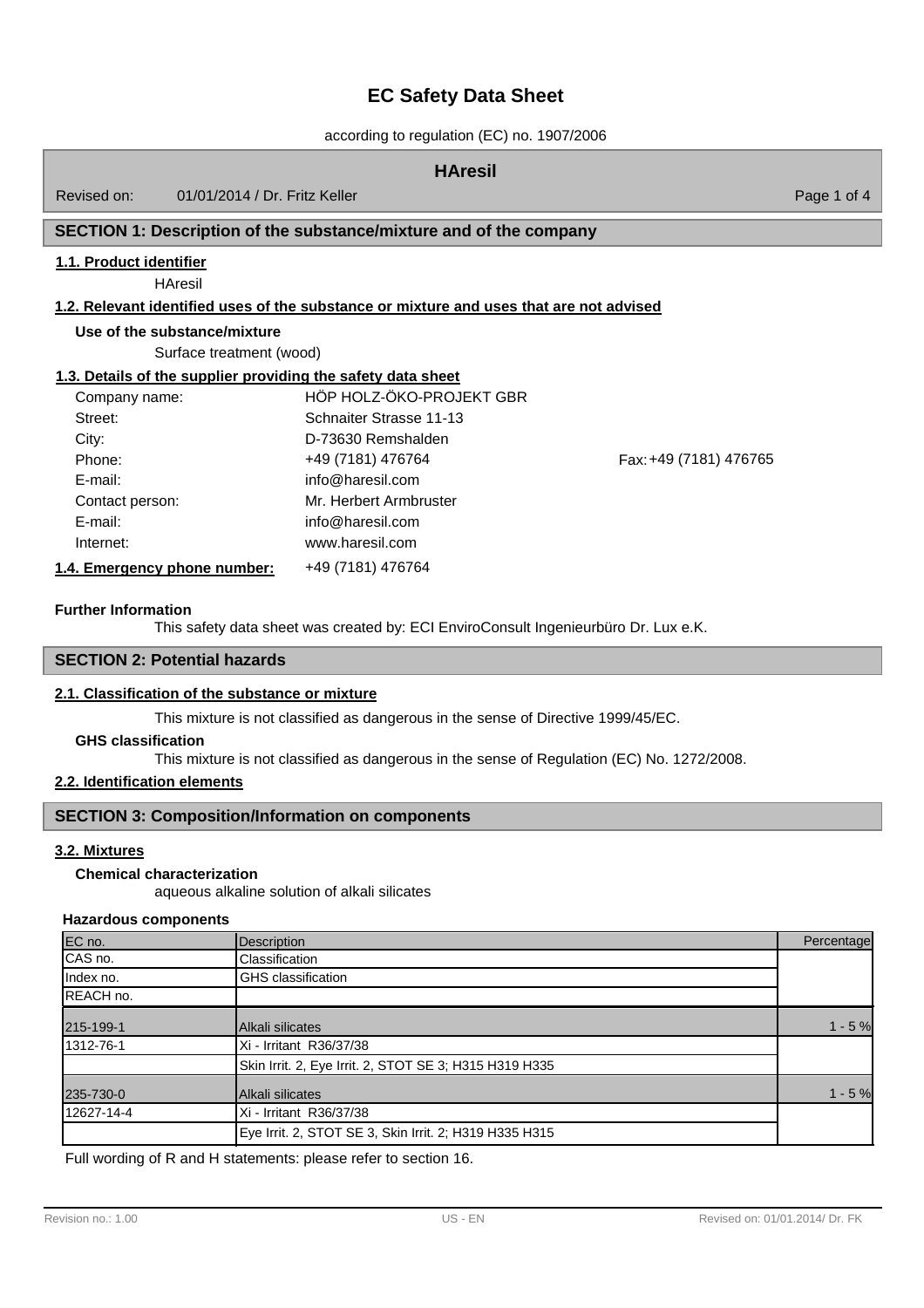according to regulation (EC) no. 1907/2006

## **HAresil**

Revised on: 01/01/2014 / Dr. Fritz Keller

#### **SECTION 4: First aid measures**

#### **4.1. Description of first aid measures**

#### **After inhalation**

Provide fresh air.

### **After contact with skin**

Wash with generous amounts of water. Change contaminated clothing.

## **After contact with eyes**

Immediately rinse carefully and thoroughly with eye-bath or water.

#### **After ingestion**

Rinse mouth immediately and drink large quantities of water right afterwards.

## **SECTION 5: Firefighting measures**

## **5.1. Extinguishing media**

### **Suitable extinguishing media**

Coordinate extinguishing measures that are appropriate for the surroundings.

#### **5.2. Special hazards arising from the substance or mixture**

The product itself is not combustible.

# **5.3. Advice for firefighters**

In case of fire: Wear self-contained breathing apparatus.

#### **Additional information**

Collect contaminated fire extinguishing water separately. Do not let it enter drains or bodies of water.

#### **SECTION 6: Measures to be taken in case of accidental release**

#### **6.2. Environmental precautions**

Do not let it enter drains or bodies of water.

## **6.3. Methods and material for containment and cleaning up**

Absorb with liquid-binding material (e.g. sand, diatomaceous earth, acid- or universal binding agents). Treat the collected material in accordance with the section on Waste Disposal.

## **SECTION 7: Handling and storage**

#### **7.1. Safeguard measures for safe handling**

#### **Advice on safe handling**

In principal, all working processes must be organized in a way that keeps the following at an absolute minimum: skin contact.

#### **7.2. Conditions for safe storage, taking into account any incompatibilities**

#### **Requirements for storage rooms and containers**

Keep container tightly closed. Storage classification in accordance with TRGS 510: 10-13

## **SECTION 8: Exposure limitation and control /personal protective equipment**

## **8.1. Control parameters**

## **8.2. Exposure limitation and control**

#### **Protective and hygiene measures**

Change contaminated clothing. Wash hands before breaks and at the end of work. Do not eat or drink while working.

Page 2 of 4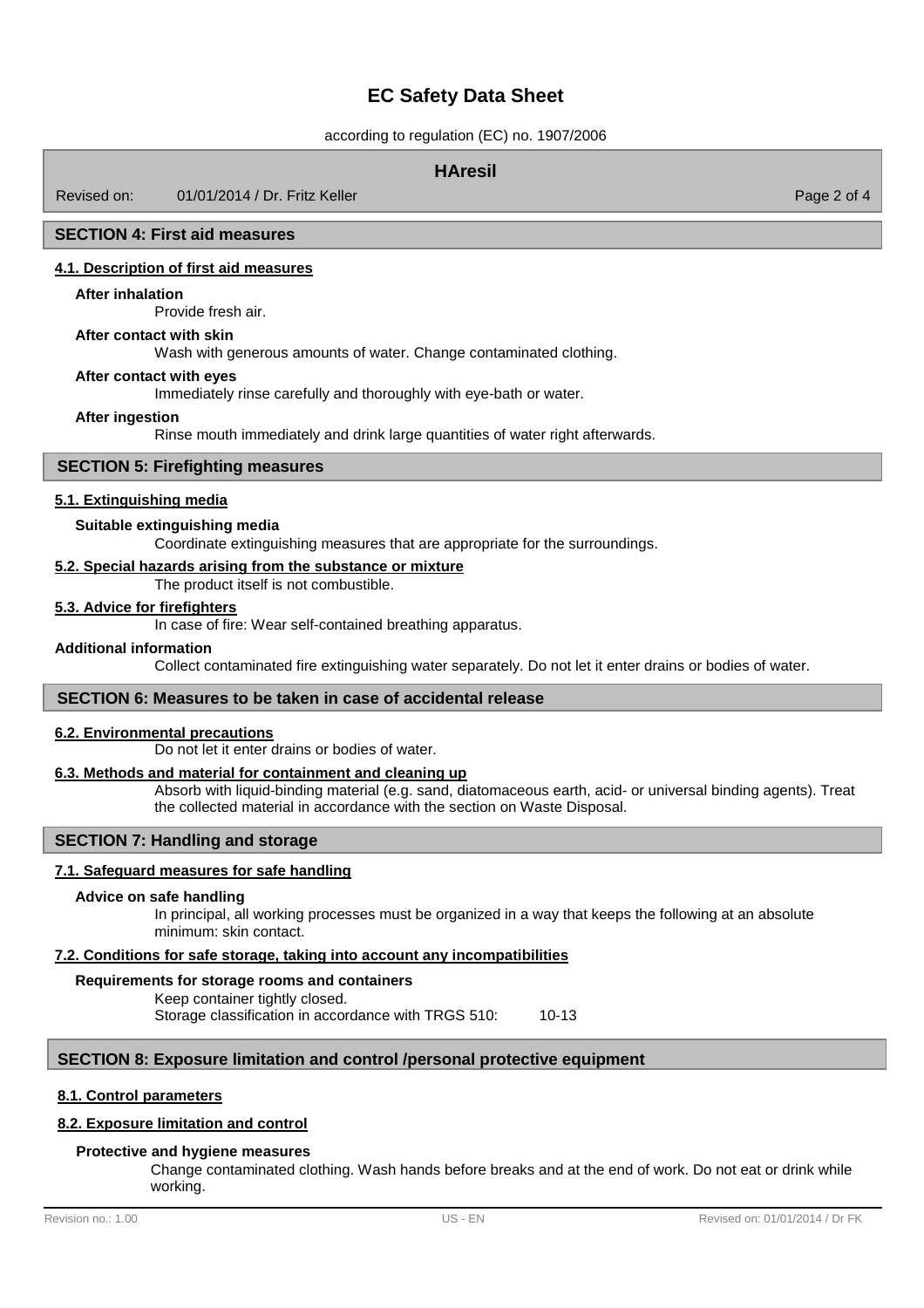according to regulation (EC) no. 1907/2006

| <b>HAresil</b>                                           |                                                                                                   |             |
|----------------------------------------------------------|---------------------------------------------------------------------------------------------------|-------------|
| Revised on:                                              | 01/01/2014/ Dr. Fritz Keller                                                                      | Page 3 of 4 |
| <b>Respiratory protection</b>                            |                                                                                                   |             |
|                                                          | With correct and proper use, and under normal conditions, respiratory protection is not required. |             |
| <b>Hand protection</b><br>Hand protection: not required. |                                                                                                   |             |
| Eye protection                                           |                                                                                                   |             |
|                                                          | Eye protection: not required.                                                                     |             |
| <b>Body protection</b>                                   |                                                                                                   |             |
|                                                          | Body protection: not required.                                                                    |             |
| <b>SECTION 9: Physical and chemical properties</b>       |                                                                                                   |             |
|                                                          | 9.1. Information on basic physical and chemical properties                                        |             |
| Physical state:                                          | liquid                                                                                            |             |
| Color:                                                   | whitish                                                                                           |             |
| Odor:                                                    | odorless                                                                                          |             |
| <b>Test standard</b>                                     |                                                                                                   |             |
| pH-Value:                                                | 8                                                                                                 |             |
|                                                          | <b>Changes in physical condition</b>                                                              |             |
| Boiling point:                                           | 100 °C                                                                                            |             |
| Density:                                                 | $1.04$ g/cm <sup>3</sup>                                                                          |             |
| Solvent content:                                         | 0 g/l                                                                                             |             |
|                                                          | <b>SECTION 10: Stability and reactivity</b>                                                       |             |

#### **10.2. Chemical stability**

If handled according to the directions stated in chapters 6, 7, and 8, the product is stable.

## **10.3. Possibility of hazardous reactions**

When handled according to the directions stated in chapters 6, 7, and 8, the product does not have any dangerous reactive properties.

# **10.4. Conditions to avoid**

When electrically welding containers with aqueous solutions of the product, small amounts of hydrogen gas may be generated in an electrolytic process.

# **10.5. Incompatible materials**

Base metal. Concentrated acid.

## **SECTION 11: Toxicological information**

## **11.1. Information on toxicological effects**

# **Toxicocinetics, metabolism and distribution**

Based on our experiences and on the information available to us, the product does not have any harmful effects when used and handled according to its specifications and purpose.

#### **Acute toxicity**

There is no data available on the preparation/mixture itself.

## **Irritation and corrosivity**

There is no data available on the preparation/mixture itself.

# **Additional information on tests**

The classification was made in accordance with the calculation method governed by the Preparations Directive (1999/45/EC).